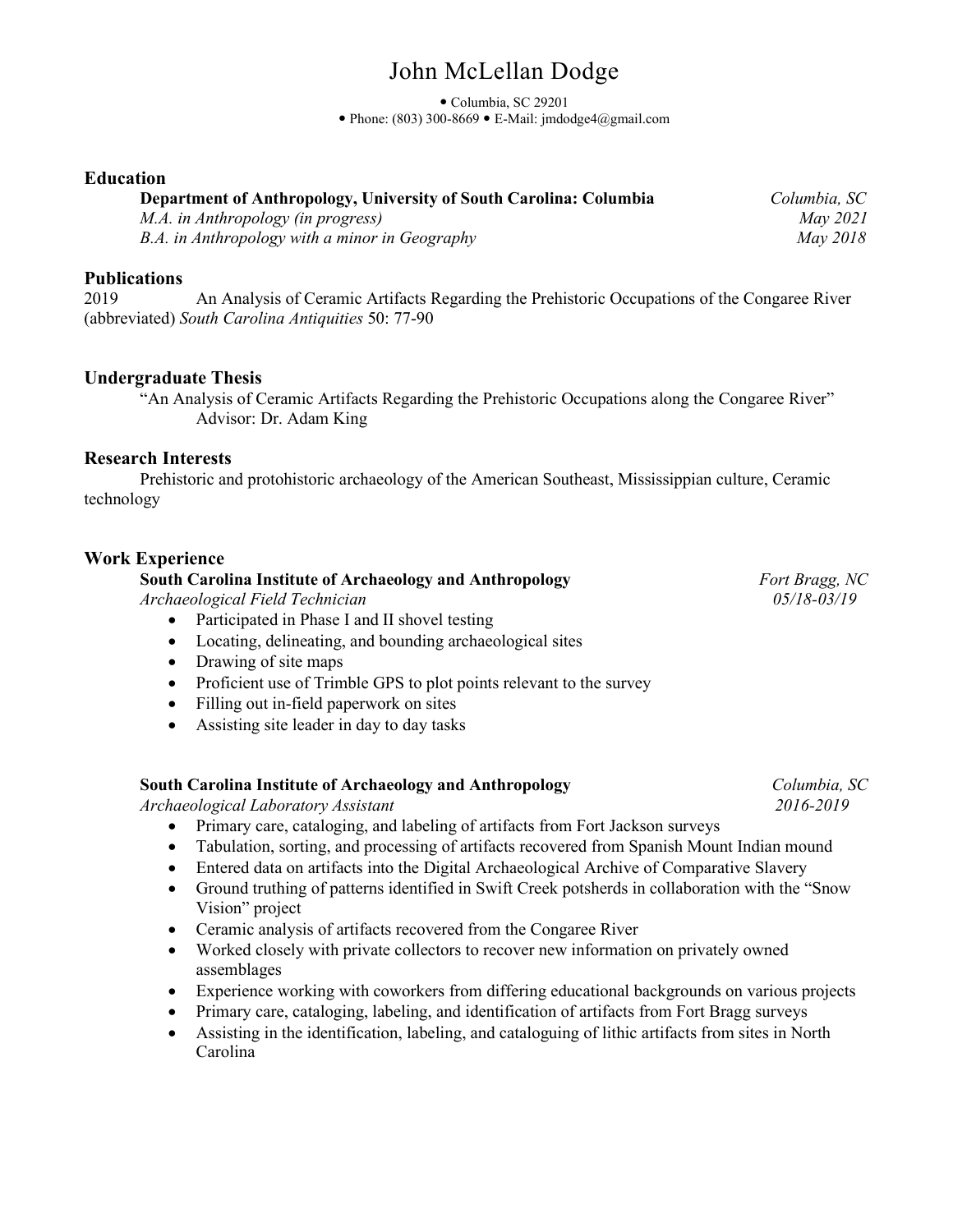# John McLellan Dodge

 Columbia, SC 29201 Phone: (803) 300-8669 E-Mail: jmdodge4@gmail.com

## *Archaeological Field Technician 09/18-10/18* • Participated in Phase II archaeological survey • Assisted in the excavation of multiple 1x1 meter test units • Assisted in the placement of shovel tests and units on a grid system • Analysis of artifacts **New South Associates** *Columbia, SC*<br>*Archaeological Lab Assistant Associates April 8-26, 2019 Archaeological Lab Assistant April 8-26, 2019* • Assisted with assessing and cataloguing existing collections • Assisted with the creation of a photographic record of artifacts **South Carolina Institute of Archaeology and Anthropology** *Camden, SC Archaeological Field Technician 05/19-06/19* • Assisted in the phase III excavation of the Native American mounds on Mulberry Plantation • Excavated multiple units of various sizes throughout the site • Managed and facilitated the care and transportation of equipment • Worked with crew members to assist with the process of recording the units for photogrammetry • Utilized survey instruments to record points on a grid

• Assisted with the cleaning and processing of artifacts for analysis and preservation

## **University of South Carolina Columbia** *Columbia, SC*

*Teaching Assistant 08/19-present*

- Led multiple sections of undergraduate students for Anthropology 102 (Understanding Other Cultures)
- Facilitated discussion and critical thinking on readings and lecture materials
- Graded and returned assignments in timely manner

## **Community Service**

| Toys for Tots                                              | 2015      |
|------------------------------------------------------------|-----------|
| Barnwell Presbyterian Church soup kitchen                  | 2010-2014 |
| <b>Operation Christmas Child</b>                           | 2010-2014 |
| Relay For Life                                             | 2010-2014 |
| Salkehatchie Summer Service                                | 2011-2013 |
| Walking deck construction at Lake Edgar Brown, Barnwell SC | 2012      |

## **Honors and Awards**

|           | • Graduated with <i>magna cum laude</i> distinction | May 2018  |
|-----------|-----------------------------------------------------|-----------|
|           | $\bullet$ Eagle Scout                               | 2013      |
|           | • Student Representative for the ASSC               | 2017-2018 |
| $\bullet$ | Member of Anthropology Student Association          | 2017-2018 |
|           | • South Carolina Palmetto Fellows Scholarship       | 2014-2018 |

**South Carolina Institute of Archaeology and Anthropology** *Fort Jackson, SC*